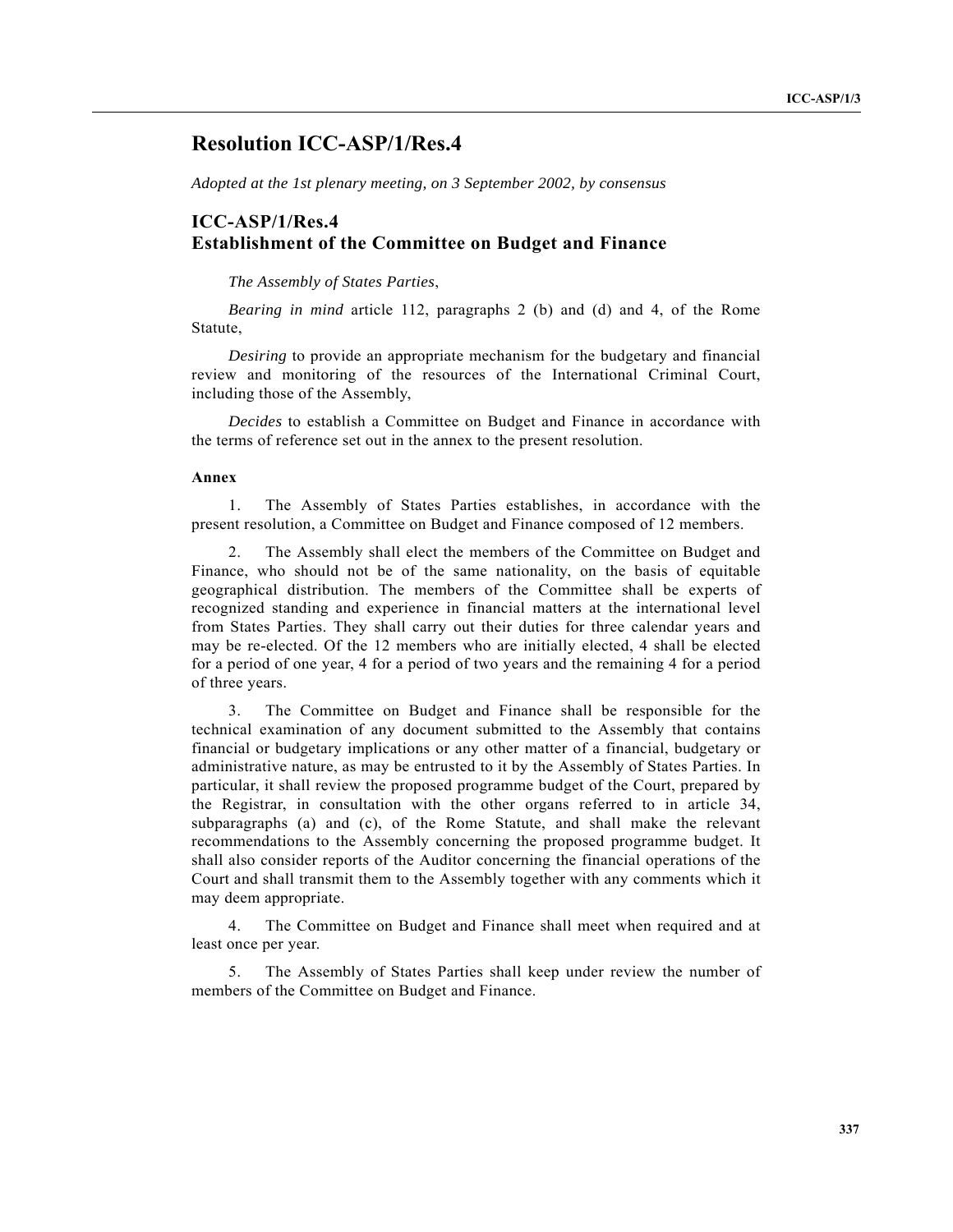# **Resolution ICC-ASP/1/Res.5**

*Adopted at the 1st plenary meeting, on 3 September 2002, by consensus*

## **ICC-ASP/1/Res.5**

## **Procedure for the nomination and election of members of the Committee on Budget and Finance**

*The Assembly of States Parties*,

*Bearing in mind* its draft resolution establishing the Committee on Budget and Finance,

*Mindful* of the Rules of Procedure of the Assembly of States Parties,

*Approves* the following procedure for the election of members of the Committee on Budget and Finance:

### **A**

#### **Nomination of candidates**

1. The Secretariat of the Assembly of States Parties shall circulate through the diplomatic channel the invitations for nominations of members of the Committee on Budget and Finance. The invitations will include the requirement that the candidates be experts of recognized standing and experience in financial matters at the international level.

2. States Parties shall nominate their candidates during the nomination period, which shall be fixed by the Bureau of the Assembly of States Parties.

3. Nominations submitted before or after the nomination period shall not be considered.

4. If at the end of the nomination period the number of candidates remains less than the number of seats, the President of the Assembly of States Parties shall extend the nomination period.

5. States Parties to the Statute shall communicate nominations for the election of the members of the Committee on Budget and Finance through the diplomatic channel to the Secretariat of the Assembly of States Parties.

6. Each nomination shall specify how the candidate fulfils the requirements of paragraph 2 of the annex to the draft resolution establishing the Committee on Budget and Finance.

7. The Secretariat of the Assembly of States Parties shall prepare a list in English alphabetical order of all persons thus nominated, with accompanying documents, and shall circulate it through the diplomatic channel.

### **B**

### **Distribution of seats**

8. Bearing in mind the requirements of paragraph 2 of the annex to the draft resolution establishing the Committee on Budget and Finance, the distribution of seats for the first election is as follows: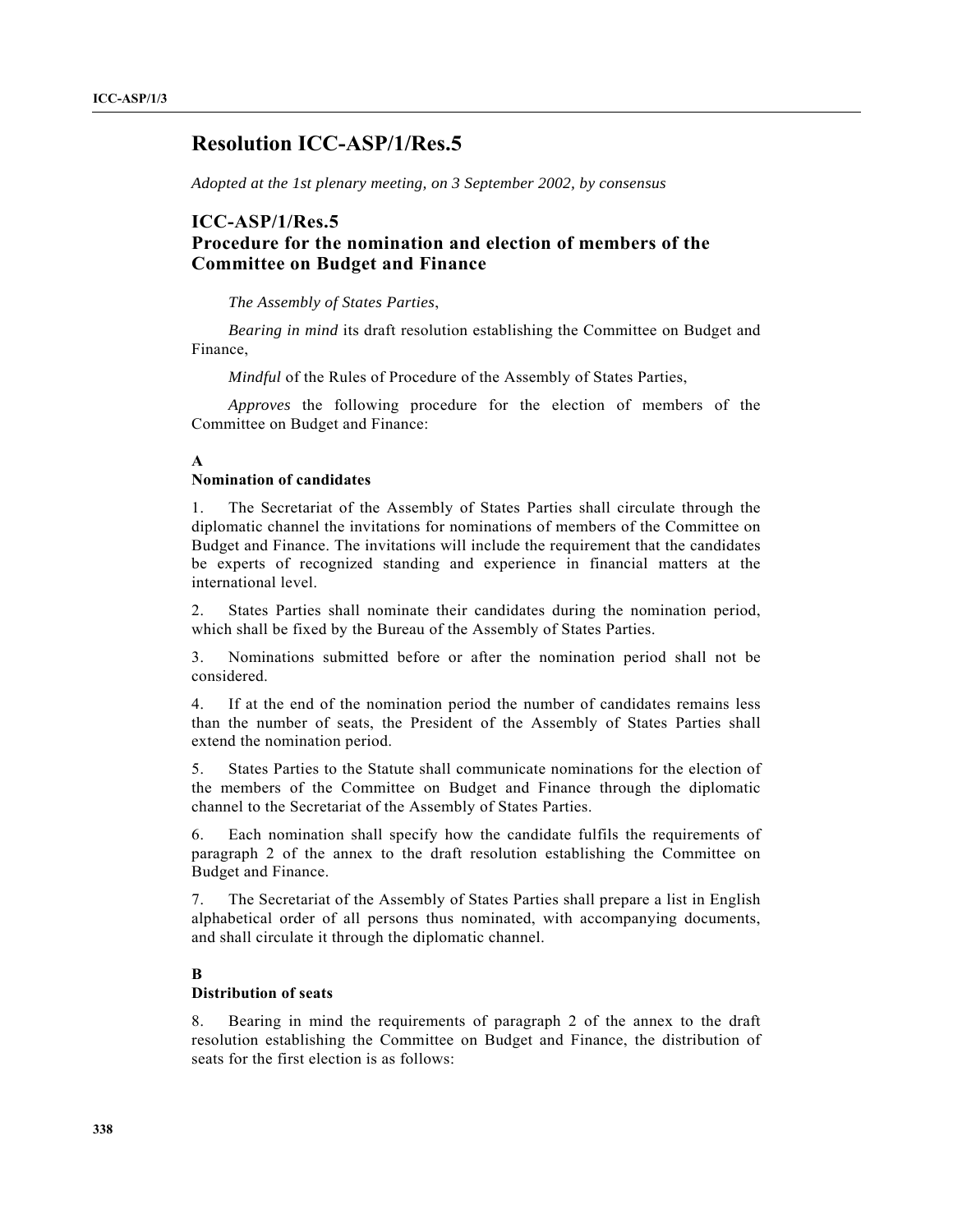- African States, two seats;
- Asian States, two seats;
- Eastern European States, two seats;
- Group of Latin American and Caribbean States, two seats;
- Western European and Other States, four seats.

### **C**

### **Election of members of the Committee on Budget and Finance**

9. Every effort shall be made to elect the members of the Committee by consensus, on the basis of a recommendation by the Bureau. In making its recommendation, the Bureau shall consult the regional groups. In the absence of agreement within the concerned regional group, the Bureau shall abstain from making a recommendation regarding that group.

10. In the absence of a consensus, the election of members of the Committee on Budget and Finance shall be a matter of substance, and subject to the requirements of article 112, paragraph 7 (a), of the Statute.

11. The election shall be by secret ballot. The requirement may be dispensed with if the number of candidates corresponds to the number of seats to be filled or in respect of candidates endorsed by the respective regional groups, unless a delegation specifically requests a vote on a given election.

12. The persons elected shall be those candidates from each group who obtain the highest number of votes and a two-thirds majority of States Parties present and voting, provided that an absolute majority of the States Parties constitutes the quorum for voting.

13. For the purpose of the first election, the President of the Assembly of States Parties shall draw lots to determine, pursuant to paragraph 2 of the annex to the draft resolution on the establishment of the Committee on Budget and Finance, the cadence of term of office for the members elected.

14. The present procedure is without prejudice to the overall composition of the Committee on Budget and Finance, the procedures for future elections or the future distribution of seats.

15. The State Party which submitted the nomination of a member of the Committee on Budget and Finance shall defray the expenses of that member while in performance of Committee duties.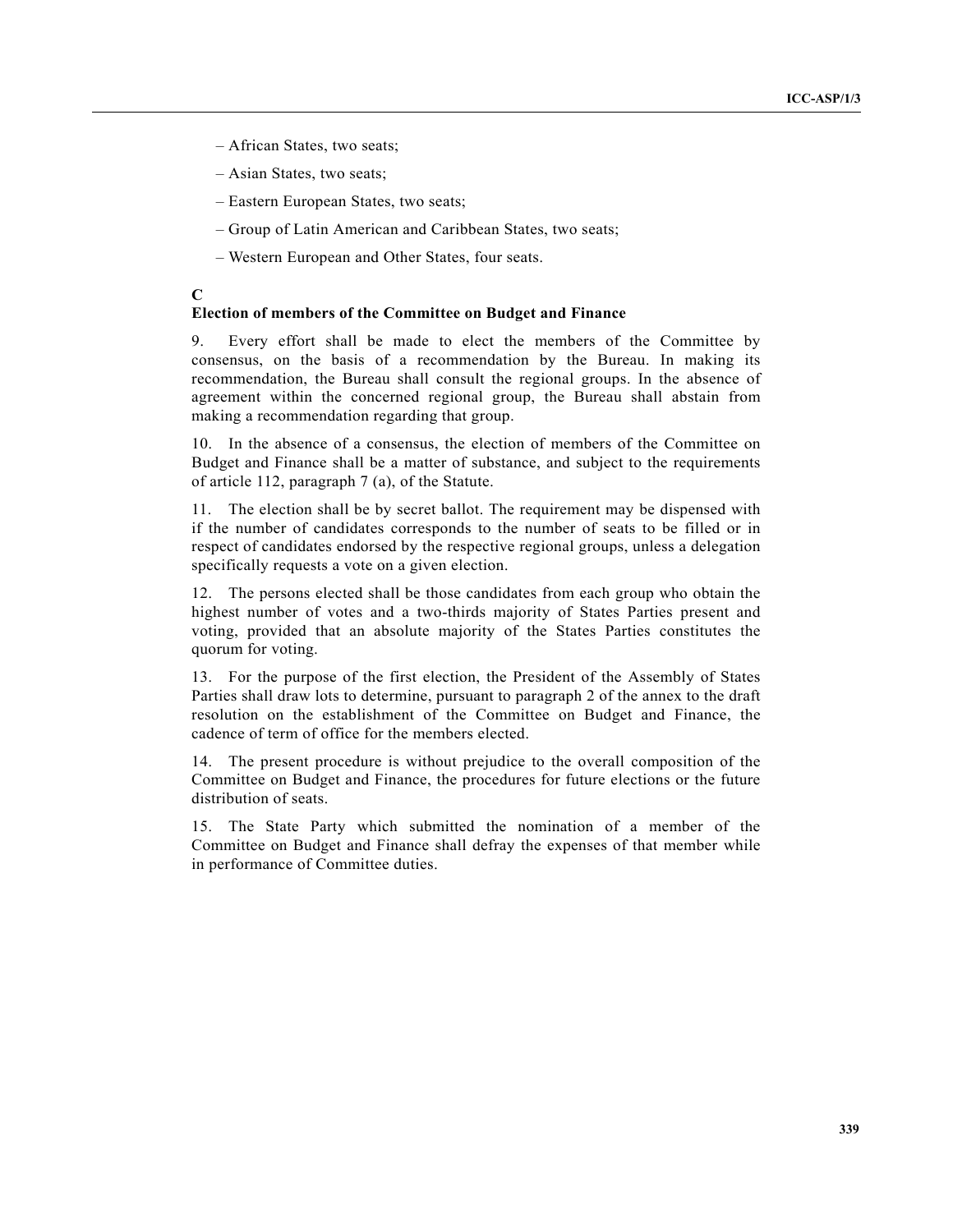# **Resolution ICC-ASP/2/Res.4**

*Adopted at the 5th plenary meeting, on 12 September 2003, by consensus*

## **ICC-ASP/2/Res.4 Travel and subsistence expenses of members of the Committee on Budget and Finance**

*The Assembly of States Parties to the Rome Statute of the International Criminal Court*,

*Bearing in mind* its resolution ICC-ASP/1/Res.5 on the procedure for the nomination and election of members of the Committee on Budget and Finance,

*Taking into account* the recommendations contained in paragraph 63 of the report of the Committee on Budget and Finance9 and paragraph 21 of the report of the Working Group on the Programme Budget for 2004,10

*Decides* to amend paragraph 15 of its resolution ICC-ASP/1/Res.5, which reads:

"The State Party which submitted the nomination of a member of the Committee on Budget and Finance shall defray the expenses of that member while in performance of Committee's duties"

to read:

"Travel and subsistence expenses of members of the Committee on Budget and Finance while in performance of the Committee's duties shall be met from the programme budget."

**\_\_\_\_\_\_\_\_\_\_\_\_\_\_\_\_\_\_**

<sup>9</sup> ICC-ASP/2/7 (see also part II.A.6 of the present report).

<sup>10</sup> ICC-ASP/2/WGPB/L.1.